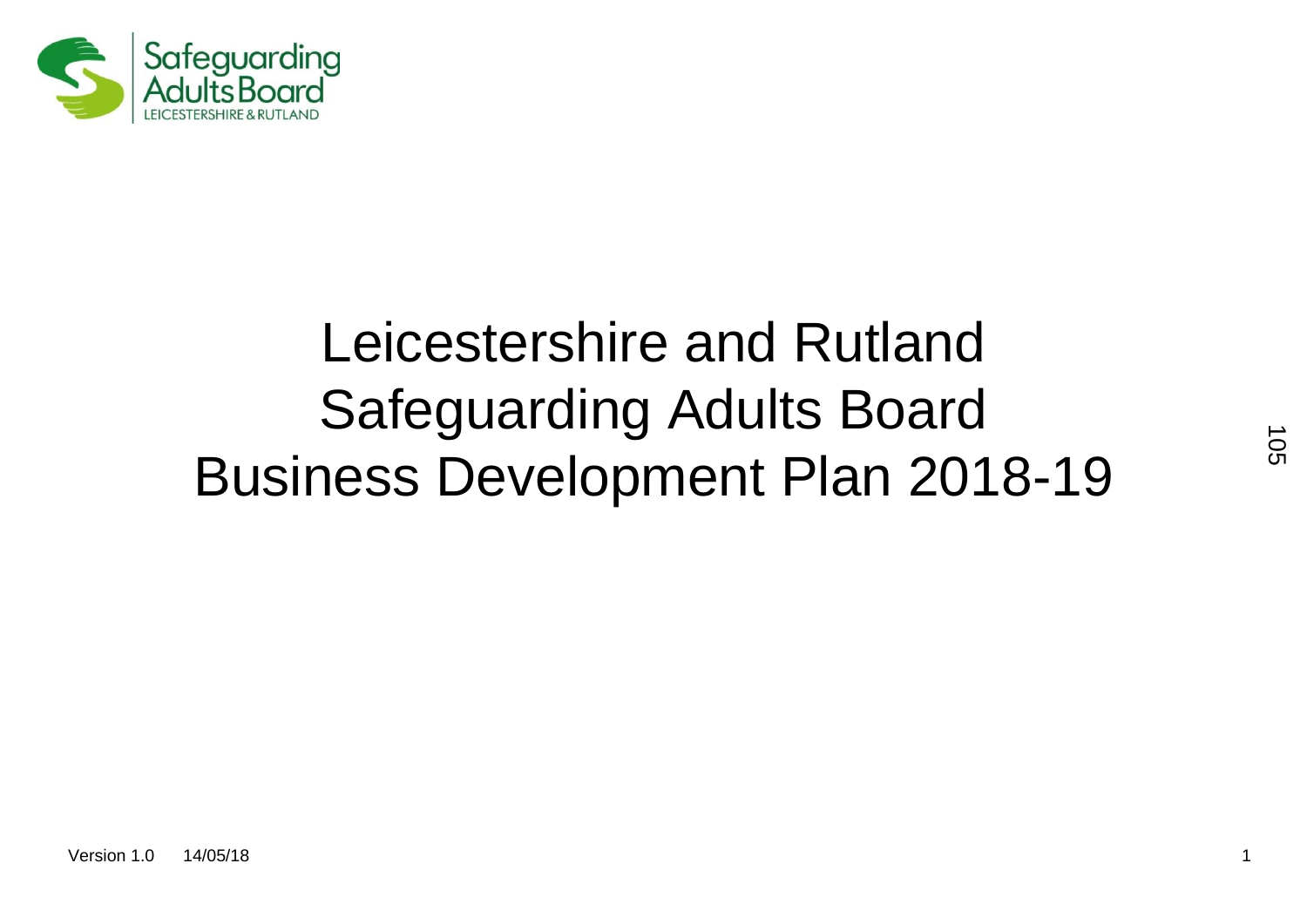#### **Priority: SAB1 Prevention of Safeguarding Need**

**Priority Statement: Prevention of Safeguarding need through building resilience and self-awareness in adults with care and support needs. Rationale:**  Prevention is key in reducing harm and fear of harm, improving safety and quality of life Early intervention can reduce pressure on higher level, higher cost services. Scoping work has found practitioners across agencies are keen to support prevention and tools are often in place, but not used as effectively as they could to

prevent safeguarding need.

Services that support prevention of safeguarding harm could be better understood and engaged in safeguarding adults.

Effective transition from children's services, such as Looked After Children, Children on Child Protection Plans, and those affected by CSE, may support prevention of adult safeguarding need.

### **What do we want to be different?**

Build resilience in adults with care and support needs

Build self-awareness regarding health and wellbeing and safeguarding risk

The Board is assured that work with young people who have been assessed as requiring additional support to reduce risk and vulnerability (including LAC, CIN, CP, CSE) assists prevention of adult safeguarding need.

**Partnership Lead: John Morley - RCC <br><b>Board Officer:** Sanj Pattani

#### **Key delivery mechanism: Objective What are we going to do? When is it going to be done by? Who is responsible? How will we measure progress and impact?** Develop Specific options identified by prevention group in 2017/18 (awareness, work with JAGs…) Identify all tools available to support building resilience, self-awareness and preventing adult safeguarding need (including JAGs, VARMs and Transition Boards) Work to develop prevention of adult safeguarding need within these tools. Raise awareness regarding adult safeguarding and abuse. September 2018 Prevention Task and Finish group (T & F) Utilise the scoping report in order to trial with forums such as JAGs Consider links into the Audit Sub-Group for review of tools such as VARM. Consider awareness raising options for both the community and professionals such as information sharing events, sharing resources and promotion. 106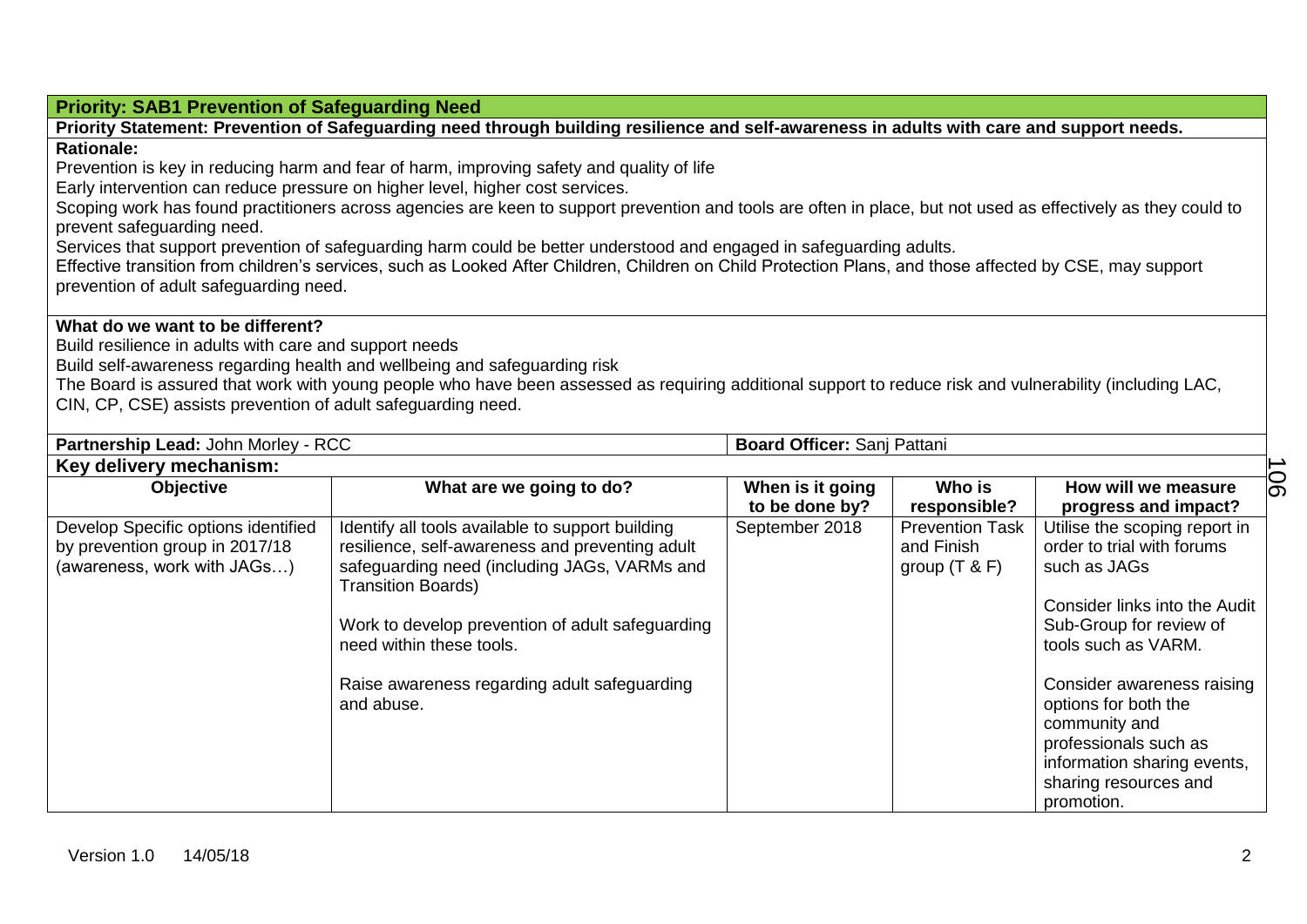| Housing providers are                                               | Link with housing provider forums.                 |              | <b>Prevention Task</b> | <b>Housing Providers are</b>                               |
|---------------------------------------------------------------------|----------------------------------------------------|--------------|------------------------|------------------------------------------------------------|
| appropriately involved in the work                                  |                                                    |              | and Finish             | aware of the forums/tools                                  |
| of the SAB                                                          | Use ADASS MSP guidance for housing providers       |              | group                  | that support Safeguarding                                  |
|                                                                     | as a starting point for conversation of Board      |              |                        | prevention – assurance to                                  |
|                                                                     | involvement.                                       |              |                        | be provided via provider                                   |
|                                                                     |                                                    |              |                        | representation at the                                      |
|                                                                     | Ensure safeguarding is considered in personal      |              |                        | Prevention T & F and                                       |
|                                                                     | prevention plans.                                  |              |                        | identify actions to be taken                               |
|                                                                     |                                                    |              |                        | forward.                                                   |
|                                                                     |                                                    |              |                        | Review agency awareness                                    |
|                                                                     |                                                    |              |                        | of the "Prevention Duty" -                                 |
|                                                                     |                                                    |              |                        | scoping via identified                                     |
|                                                                     |                                                    |              |                        | agencies within the                                        |
|                                                                     |                                                    |              |                        | Prevention Sub-group.                                      |
| Be assured that the needs of                                        | Meaningful Joint working should be promoted at     | October 2018 | <b>Prevention Task</b> | Link to learning from sub-                                 |
| young people requiring additional                                   | an earlier stage before 18 <sup>th</sup> birthday. |              | and Finish             | groups such as trilogy of                                  |
| support into adulthood, including<br>LAC, CIN, CP, CSE are reviewed | Raise awareness regarding adult                    |              | group                  | risk T & F, LSCB sub-<br>groups.                           |
| and supported in a timely                                           | safeguarding/abuse and services/pathways           |              |                        |                                                            |
| preventative way through that                                       | available to support children and families which   |              |                        | Joint learning and                                         |
| transition.                                                         | may reduce risk and suggest modifications to       |              |                        | 107<br>development between                                 |
|                                                                     | enable the objective.                              |              |                        | Adults/Children's services.                                |
|                                                                     |                                                    |              |                        |                                                            |
|                                                                     |                                                    |              |                        | Ensure that young people at                                |
|                                                                     |                                                    |              |                        | risk are recognised in                                     |
|                                                                     |                                                    |              |                        | forums such as JAGs.                                       |
| <b>Education and Training with</b>                                  | Joint training should be identified and promoted   | October 2018 | <b>Prevention Task</b> | Scope best practice/training                               |
| children's services                                                 | which looks at learning from research, regulatory  |              | and Finish             | currently available with a                                 |
|                                                                     | standards and relevant legislation on prevention.  |              | group                  | prevention focus (via the<br>Prevention T & F) to identify |
|                                                                     | Identify learning from SCR/SAR to promote an       |              |                        | any potential gaps and                                     |
|                                                                     | integrated approach to safeguarding adult's        |              |                        | feedback areas for                                         |
|                                                                     | prevention across all agencies.                    |              |                        | improvement into relevant                                  |
|                                                                     |                                                    |              |                        | agencies L and D                                           |
|                                                                     | Consider promotion at provider level with an aim   |              |                        | groups/teams.                                              |
|                                                                     | of preventing abuse and neglect occurring in Care  |              |                        | Joint workshops/peer                                       |
|                                                                     | Homes and within domiciliary care provisions.      |              |                        | learning from SCR/SARs.                                    |
|                                                                     |                                                    |              |                        | <b>Build links with Provider</b>                           |
|                                                                     |                                                    |              |                        | forums and QA Services.                                    |
| Version 1.0 14/05/18                                                |                                                    |              |                        | 3                                                          |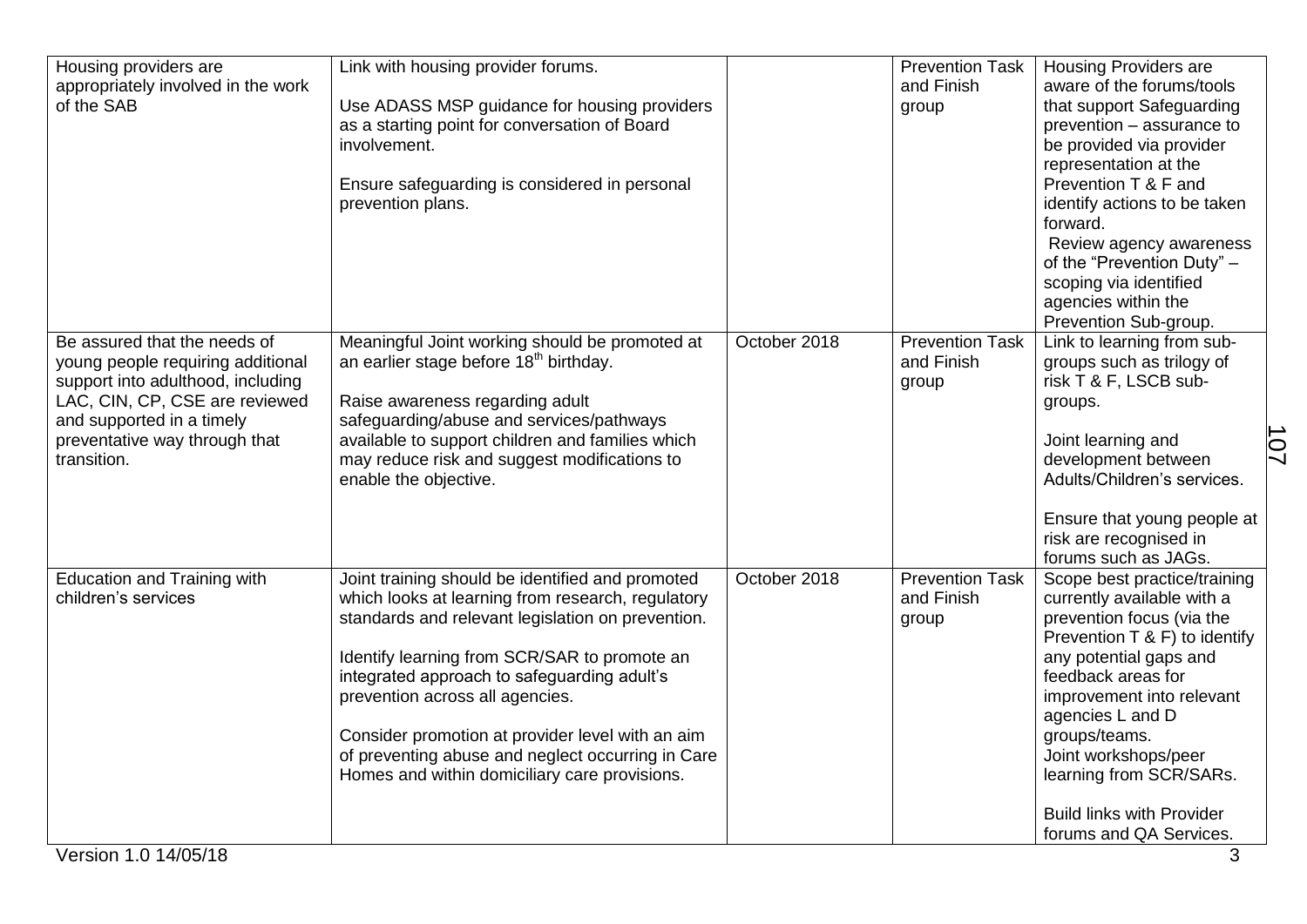## **Priority: SAB2 Mental Capacity**

**Priority Statement: Improve the understanding of capacity to consent and the application of the Mental Capacity Act across agencies. Rationale:** 

#### Practitioner feedback suggests there is a lack of confidence across agencies in understanding and assessing capacity to consent.

- Safeguarding Adults Reviews (SARs) and other reviews have identified the use of the term 'lack of capacity' as a generic statement, without reference to specific decisions, which is inaccurate and unhelpful.
- Consistency in the application of the Mental Capacity Act could be improved across agencies.

### **What do we want to be different?**

- The Mental Capacity Act is applied with relevance and consistency within partner agencies
- Across agencies there is increased understanding of and confidence in the undertaking of Mental Capacity Assessments in relation to 'consent' and decision making
- The workforce has improved understanding of the resources available to support the service user participating in informed 'decision' making.
- The Board is assured of effective application of the Mental Capacity Act across agencies

| Partnership Lead: Rachel Garton - CCG                                                                                                                                                    |                                                                                                                                                                                                                                                                                                                                                                              | <b>Board Officer: Helen Pearson</b>             |                                                                                                                                                                                              |                                                                                                                                                                                                                                                                                                        |    |
|------------------------------------------------------------------------------------------------------------------------------------------------------------------------------------------|------------------------------------------------------------------------------------------------------------------------------------------------------------------------------------------------------------------------------------------------------------------------------------------------------------------------------------------------------------------------------|-------------------------------------------------|----------------------------------------------------------------------------------------------------------------------------------------------------------------------------------------------|--------------------------------------------------------------------------------------------------------------------------------------------------------------------------------------------------------------------------------------------------------------------------------------------------------|----|
| Key delivery mechanism:                                                                                                                                                                  |                                                                                                                                                                                                                                                                                                                                                                              |                                                 |                                                                                                                                                                                              |                                                                                                                                                                                                                                                                                                        |    |
| Objective                                                                                                                                                                                | What are we going to do?                                                                                                                                                                                                                                                                                                                                                     | When is it going<br>to be done by?              | Who is<br>responsible?                                                                                                                                                                       | How will we measure<br>progress and impact?                                                                                                                                                                                                                                                            |    |
| 1. The workforce across agencies<br>has greater understanding of the<br>principles and responsibilities<br>under the Mental Capacity Act and<br>its relevance to Safeguarding<br>Adults. | Through a variety of methods/media we will<br>reinforce the principles and responsibilities under<br>the Mental Capacity Act (See also Objective 2)<br>Stage 1 Set up Task and Finish Group to agree<br>the scope/objectives and allocate tasks<br>Stage 2 Deliver on agreed objectives<br>(see also Objective 2)<br>Stage 3 Assess Progress and impact<br>(see Objective 3) | End of May 2018<br>March 2019<br>Feb/March 2018 | The Task and<br>Finish Group will<br>provide<br>oversight. Tasks<br>may be<br>delegated to<br>existing groups.<br>Links will be<br>made with the<br>City SAB to<br>agree LLR work<br>streams | Survey staff understanding<br>across agencies.<br>Baseline and retest/sample<br>number of alerts / enquiries<br>that state 'No Capacity but<br>lack an assessment.<br>Link to data re Making<br>Safeguarding Personal and<br>the use of the Vulnerable<br><b>Adults Risk Management</b><br>tool (VARM) | 80 |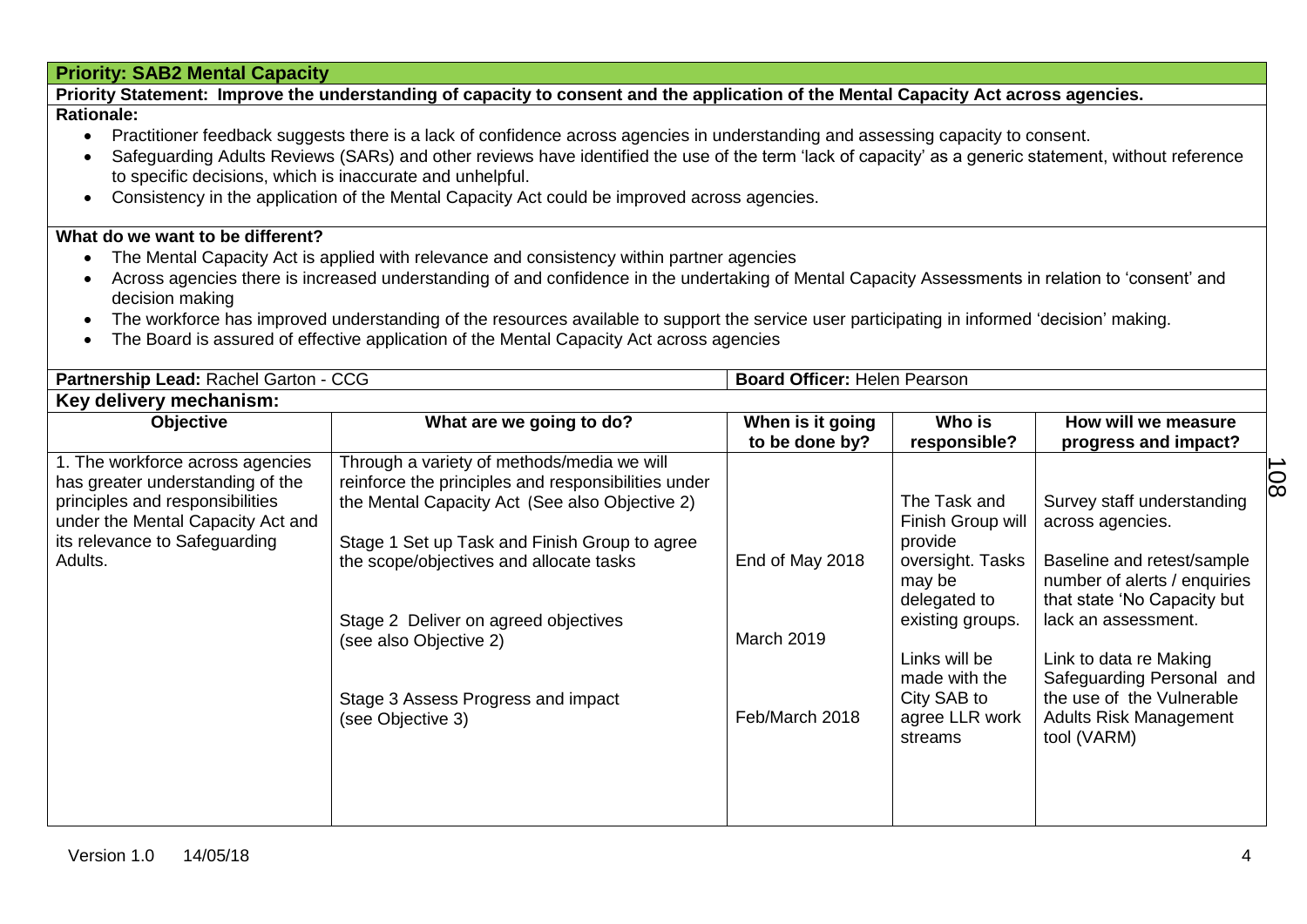| 2. The workforce across agencies<br>has increased confidence in<br>undertaking capacity assessments<br>and supported decision making                                                                     | Develop partnership guidance to demystify mental<br>capacity and support effective assessments. This<br>may include:<br>- Consider development of a toolkit<br>- Communication (including first steps /<br>principles / questions to support assessment)<br>- Multi-Agency Procedures and Practice<br>guidance (e.g. basic steps as above) -<br>included in Adult and Children Safeguarding<br>Procedures<br>- Guidance and awareness regarding use of<br>advocates /interpreters and other<br>communication aids<br>- Learning and Development (Multi-agency<br>workshops with information to cascade within<br>organisations) | March 2019        | As Above | Survey staff confidence<br>across agencies.                                                                                                        |     |
|----------------------------------------------------------------------------------------------------------------------------------------------------------------------------------------------------------|---------------------------------------------------------------------------------------------------------------------------------------------------------------------------------------------------------------------------------------------------------------------------------------------------------------------------------------------------------------------------------------------------------------------------------------------------------------------------------------------------------------------------------------------------------------------------------------------------------------------------------|-------------------|----------|----------------------------------------------------------------------------------------------------------------------------------------------------|-----|
| All partners have embedded an<br>approach to the Mental Capacity<br>Act that enables staff to confidently<br>and consistently carry out mental<br>capacity assessments and offer<br>appropriate support. | Stage 3<br>Gain assurance that agencies are effectively<br>embedding approaches to assessing mental<br>capacity within their procedures, practice and<br>learning and development.                                                                                                                                                                                                                                                                                                                                                                                                                                              | <b>March 2019</b> | As Above | Test through case file audits<br>Request specific assurance<br>report from agencies on<br>their work to embed<br>approaches to mental<br>capacity. | 109 |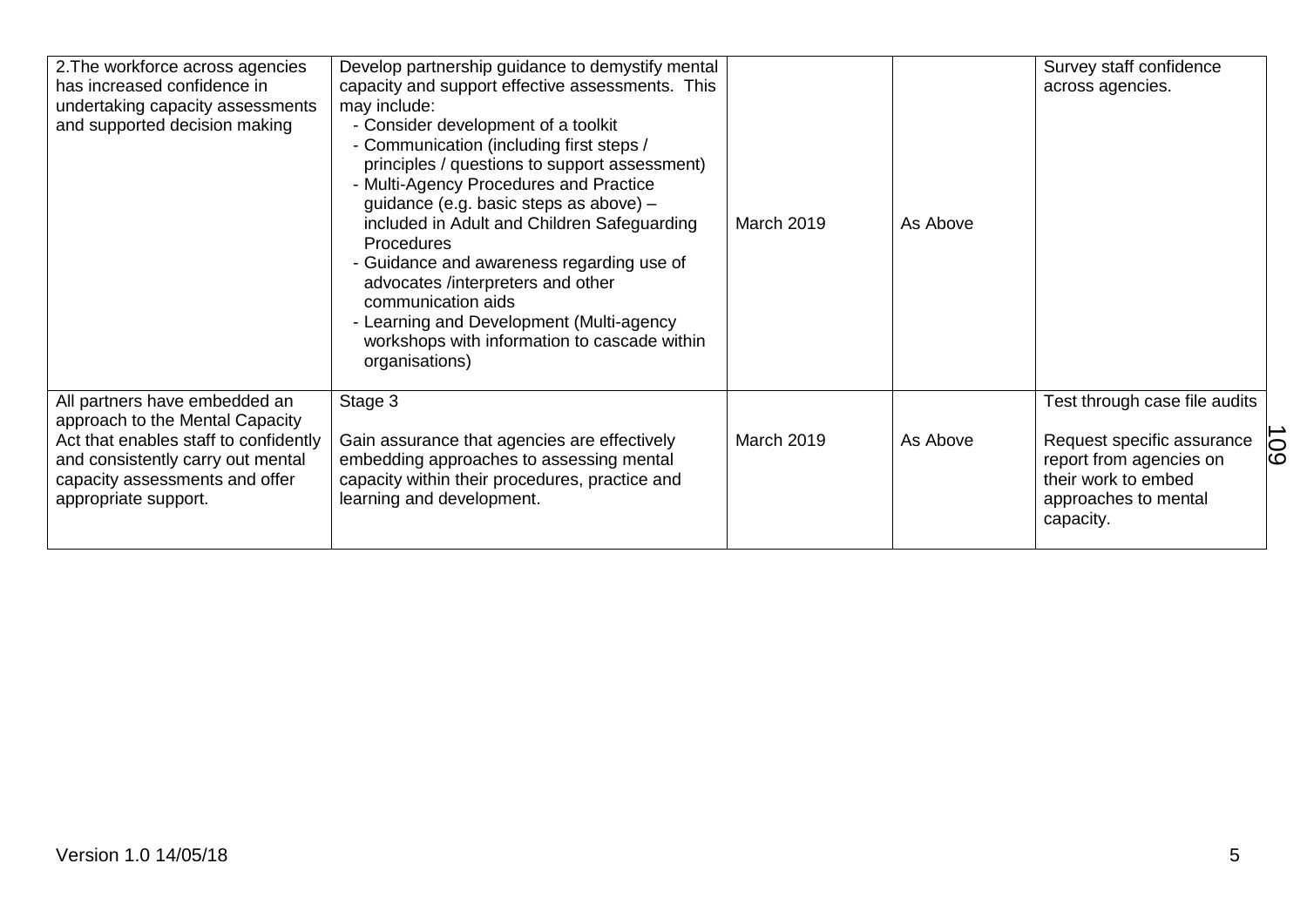|                                                                                                                                                                                                                                                                                                                         | <b>Priority: SAB3 Adult Safeguarding Thresholds</b>                                                                                                                                                                                                                                                                                                                                                                                                                                                                                                                                                                                                                                                                                                          |                                    |                        |                                              |  |
|-------------------------------------------------------------------------------------------------------------------------------------------------------------------------------------------------------------------------------------------------------------------------------------------------------------------------|--------------------------------------------------------------------------------------------------------------------------------------------------------------------------------------------------------------------------------------------------------------------------------------------------------------------------------------------------------------------------------------------------------------------------------------------------------------------------------------------------------------------------------------------------------------------------------------------------------------------------------------------------------------------------------------------------------------------------------------------------------------|------------------------------------|------------------------|----------------------------------------------|--|
|                                                                                                                                                                                                                                                                                                                         | Priority Statement: Promote a better and more consistent understanding and use of adult safeguarding thresholds.                                                                                                                                                                                                                                                                                                                                                                                                                                                                                                                                                                                                                                             |                                    |                        |                                              |  |
| <b>Rationale:</b><br>$\bullet$<br>different settings<br>$\bullet$<br>$\bullet$                                                                                                                                                                                                                                          | • The Threshold guidance was initially a tool for supporting the Local Authority decision making but is now to be used by all referrers however the wider<br>use still needs embedding. This guidance is available via the Multi-Agency Procedures<br>Whilst there is a good balance of referral and application of thresholds there were still concerns regarding consistency of use of thresholds across<br>Guidance on Section 42 enquiries in health settings has been introduced in 2017/18.<br>Work has taken place with providers in other settings regarding their role in Section 42 enquiries.<br>The role of independent/private sector in Section 42 enquiries regarding application of thresholds sometimes conflicts with advice given by CQC. |                                    |                        |                                              |  |
| What do we want to be different?<br>Growing and consistent application of thresholds across all organisations<br>Assurance that S42 enquiries in health settings are being carried out in line with guidance<br>Assurance that all service providers are carrying out their role in Section 42 enquiries appropriately. |                                                                                                                                                                                                                                                                                                                                                                                                                                                                                                                                                                                                                                                                                                                                                              |                                    |                        |                                              |  |
| Partnership Lead: Laura Saunderson - LCC                                                                                                                                                                                                                                                                                |                                                                                                                                                                                                                                                                                                                                                                                                                                                                                                                                                                                                                                                                                                                                                              | <b>Board Officer: Chris Tew</b>    |                        |                                              |  |
| Key delivery mechanism:                                                                                                                                                                                                                                                                                                 |                                                                                                                                                                                                                                                                                                                                                                                                                                                                                                                                                                                                                                                                                                                                                              |                                    |                        |                                              |  |
| Objective                                                                                                                                                                                                                                                                                                               | What are we going to do?                                                                                                                                                                                                                                                                                                                                                                                                                                                                                                                                                                                                                                                                                                                                     | When is it going<br>to be done by? | Who is<br>responsible? | How will we measure<br>progress and impact?  |  |
| Develop approaches to support<br>consistent use of thresholds.                                                                                                                                                                                                                                                          | Updated procedures produced. Agreed by multi<br>agency partners and published for all staff in                                                                                                                                                                                                                                                                                                                                                                                                                                                                                                                                                                                                                                                               | <b>July 2018</b>                   | Laura<br>Sanderson and | $\overline{0}$<br>Continue to monitor alerts |  |

.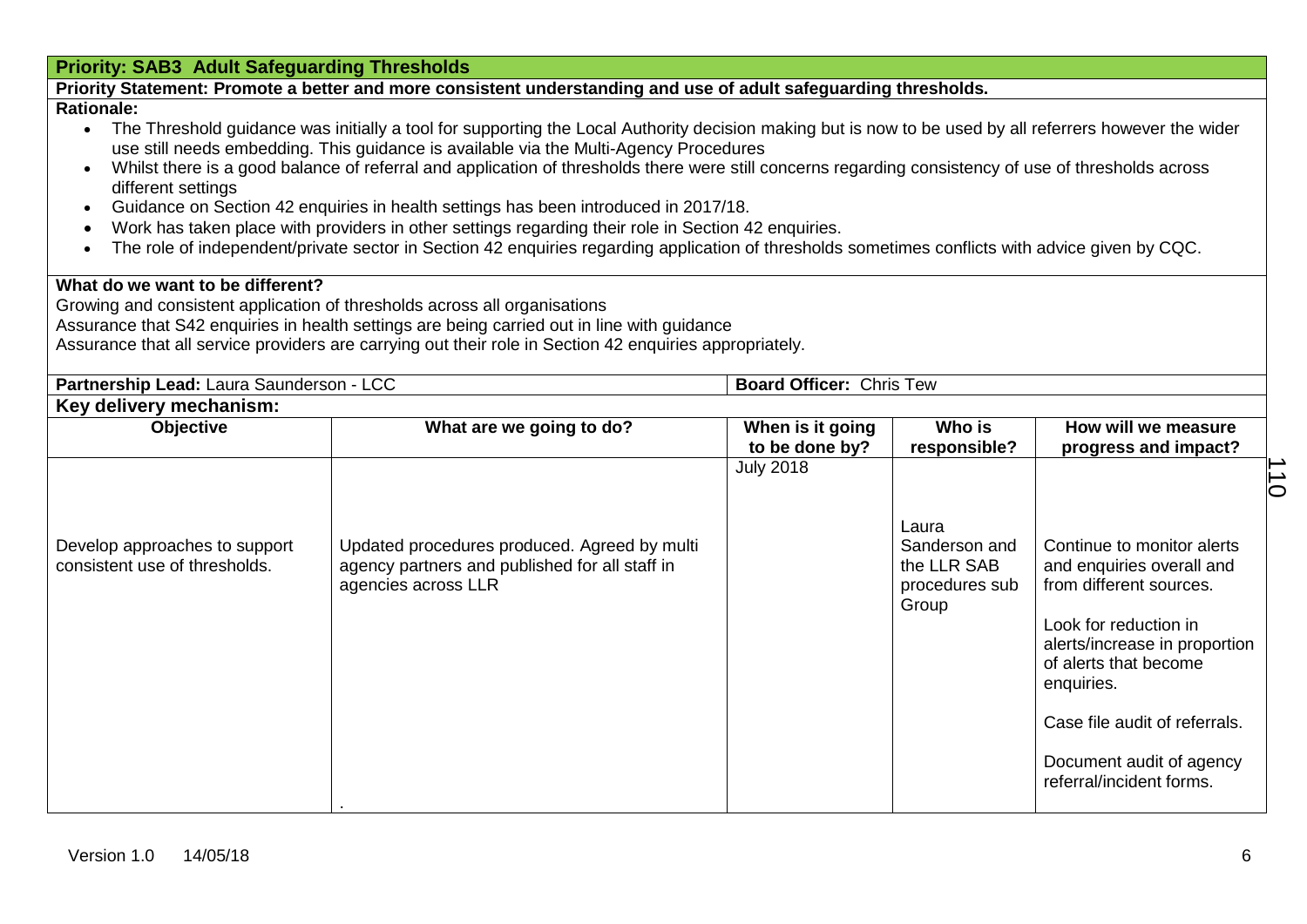|                                                                                           | By liaison with East Midlands Safeguarding Adults<br>Network (EMSAN) ensure consistency across the<br>Region                                                                                                                                                                                     | <b>July 2018</b>                                                                                           | Laura<br>Sanderson as a<br>member of<br><b>EMSAN</b>                                                               | Agency assurance reports<br>on approaches                                |
|-------------------------------------------------------------------------------------------|--------------------------------------------------------------------------------------------------------------------------------------------------------------------------------------------------------------------------------------------------------------------------------------------------|------------------------------------------------------------------------------------------------------------|--------------------------------------------------------------------------------------------------------------------|--------------------------------------------------------------------------|
|                                                                                           | Consider single referral form or common<br>language across agency forms to support<br>consistent application of thresholds. LCC work<br>with care providers and partner agencies                                                                                                                 | September 2018                                                                                             | Laura<br>Sanderson and<br>the SAB<br>Procedures<br>Group                                                           | Board to provide challenge<br>where appropriate.<br>Monitoring as above. |
|                                                                                           | Work with CQC to get a better understanding of<br>the roles of commissioners/regulators in<br>safeguarding threshold reporting to ensure the<br>expectations of CQC on providers does not<br>conflict with the requirements of the L.A's across<br><b>LLR</b>                                    | September 2018                                                                                             | Laura<br>Sanderson and<br><b>Local Authority</b><br>partners from<br>Leicester City &<br>Rutland                   |                                                                          |
| Develop understanding and<br>confidence in the use of<br>safeguarding thresholds          | Ensure the new procedures and other changes<br>are communicated across LLR partner agencies<br>by utilising<br>Safeguarding Matters publication and<br>$\bullet$<br>equivalent in City<br>Single agency communication methods<br>Highlight in training and awareness events<br><b>Across LLR</b> | September 2018                                                                                             | Senior agency<br>staff in agencies<br>SAB training<br>group<br>SBBO to ensure<br>in Safeguarding<br><b>Matters</b> |                                                                          |
| Ensure the work completed has<br>been adopted by agencies and is<br>improving performance | By monitoring performance through SEG data<br>throughout the year                                                                                                                                                                                                                                | During the year<br>2018-19                                                                                 | <b>SEG</b>                                                                                                         |                                                                          |
|                                                                                           | Sample review of alerts to ensure that they meet<br>safeguarding thresholds and common themes.                                                                                                                                                                                                   | During the<br>business year 2018<br>-19 or early in 2019<br>- 20 dependent on<br>capacity in Audit<br>plan | <b>SAB Audit</b><br>Group                                                                                          | Board to provide challenge<br>where appropriate.                         |